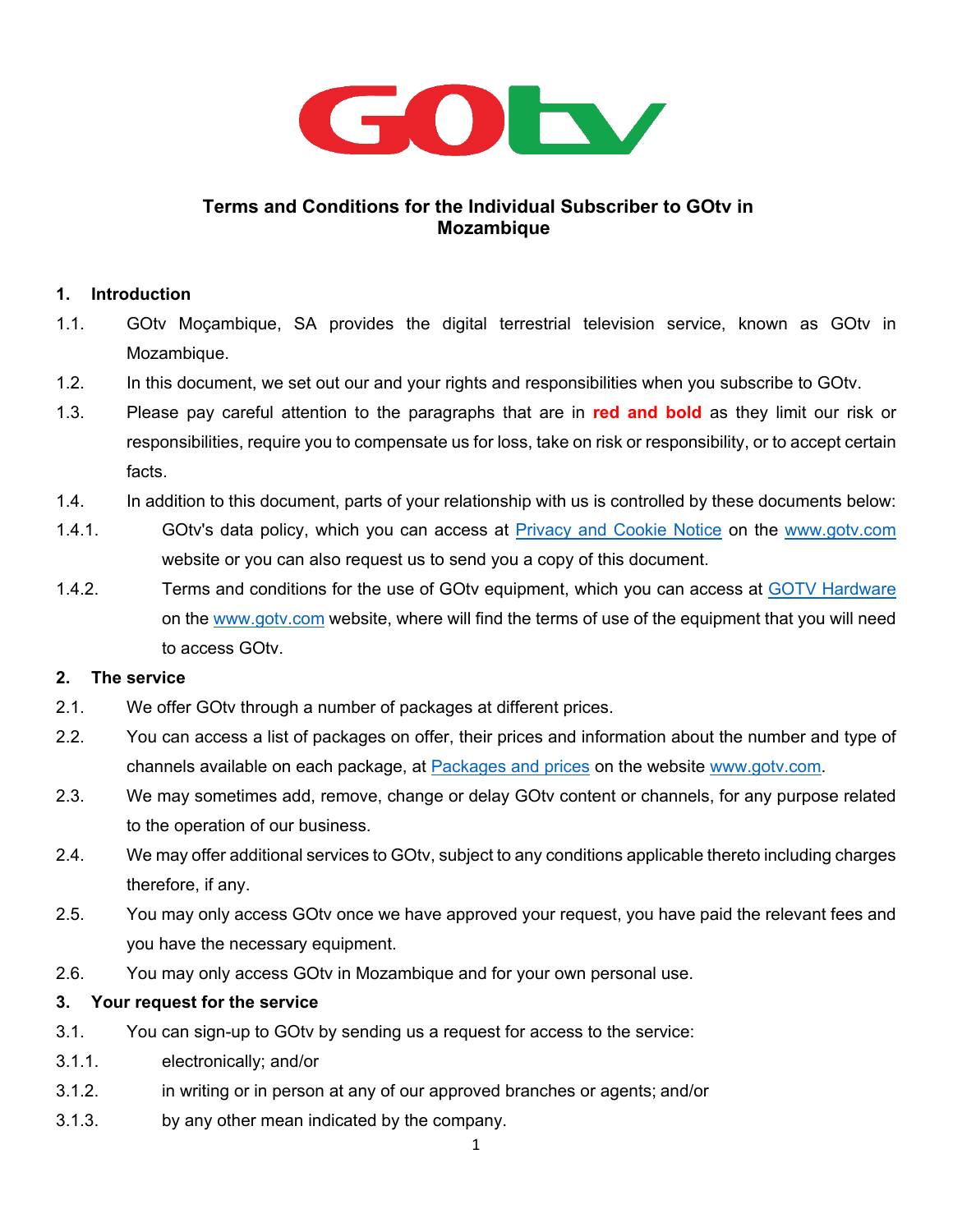- 3.1.4. When you make your request, we will ask for some personal information relating to your identification, residence, contacts and means of payment for the service.
- 3.1.5. Your request may be rejected or accepted based on the analysis of the personal information you provide.

### **4. Activation of the service**

- 4.1. We will either accept or reject your request based on our review of the personal information that you give to us.
- 4.2. Activation of the subscription for the requested package is carried out after approval and payment of the respective fees for any of the prescribed periods, which can be consulted at [Pacotes e preços](https://www.dstvafrica.com/pt-mz) on the website [www.gotv.com.](http://www.gotv.com/)
- 4.3. If your personal information changes, you must tell us as soon as possible.
- 4.4. If you do not update your personal information, GOtv will use the information that you last gave us and you may not hold us responsible for using that information.

## **5. Fees**

- 5.1. The fees that you must pay for GOtv include:
- 5.1.1. the subscription fee for the chosen package, which is prepaid and corresponds to a certain period of use of the services;
- 5.1.2. an access fee, if you request services on more than one device in your household; and/or
- 5.1.3. fees related to the provision of other value-added services; and/or
- 5.1.4. taxes which are stipulated by law; and/or
- 5.1.5. any other fees as may be required to enable us to provide the GOtv service and any other value added services, as communicated prior to being charged.
- 5.2. You can view an up-to-date list of all the fees that we charge in Mozambique by accessing the GOtv site and selecting Mozambique from the drop-down menu.
- 5.3. You will have access to GOtv for the paid period which will run from the date on which you pay your subscription, after which we may disconnect your access to GOtv until the next payment.
- 5.4. Each period you are granted access to GOtv will be deemed to be a separate contract between you and us and is renewable upon us receiving payment from you and upon these same terms and conditions.
- 5.5. **If you pay us or accrue an amount less than the price of your current or last viewed bouquet, you may be suggested to use it to access a lower package.**
- 5.6. **If you paid for a specific period, and you cancel your access to GOtv before the end of that specific period, it may take 7 days to process your cancellation. We will either keep the balance for the period that you did not receive GOtv as a credit in your account or refund you for that period, if you ask us to do so.**
- 5.7. You may pay your fees -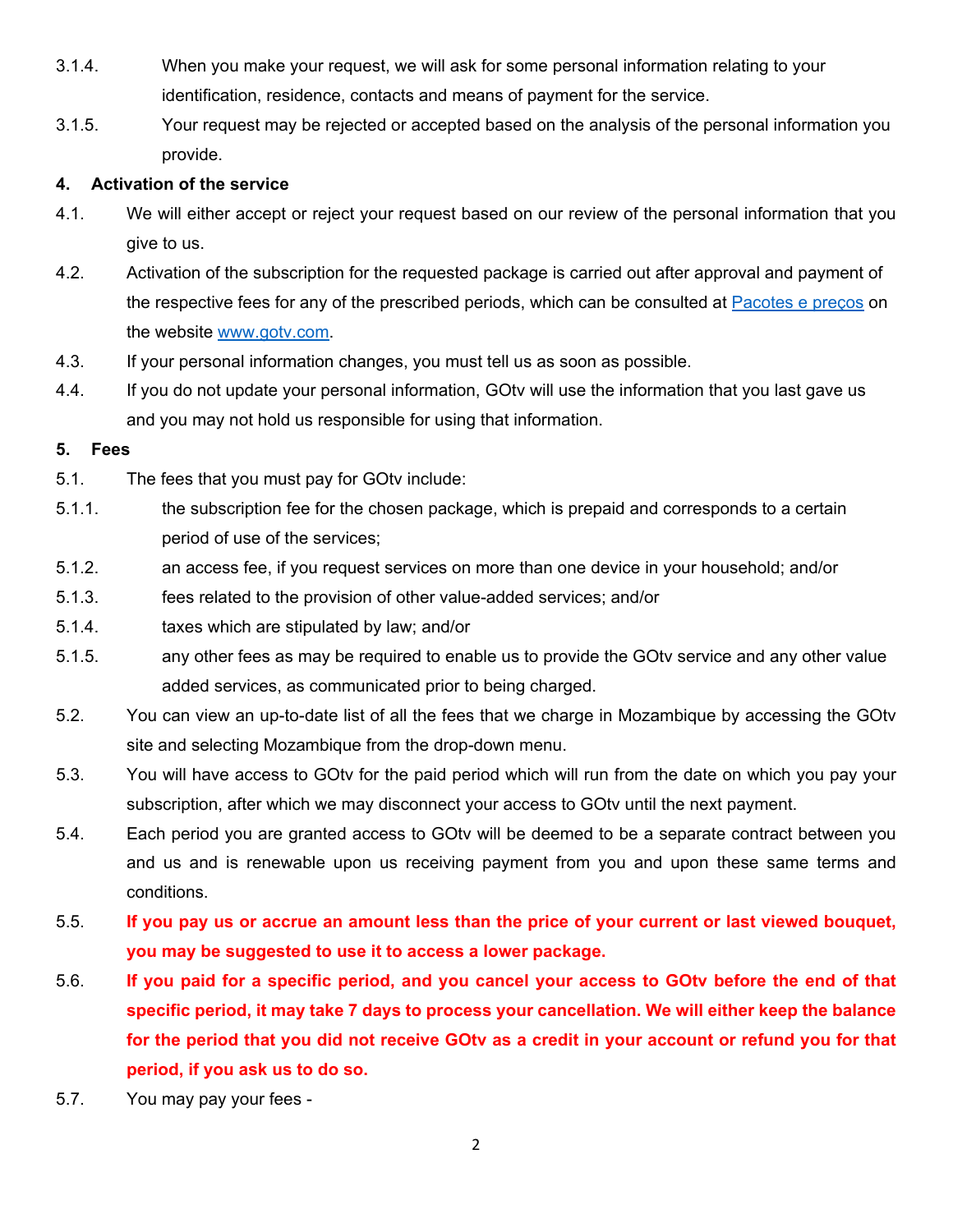- 5.7.1. in cash at a one of our branches, agents or authorised representatives;
- 5.7.2. through direct deposit or bank transfer or electronic transfer;
- 5.7.3. through a Payment System Provider (these are third parties that own and operate payments systems that assist with the collection of fees, such as QR Code payment systems or mobile money);
- 5.7.4. debit order; or
- 5.7.5. any other mode of collection.
- 5.8. Payment systems may be operated by other parties, referred to as Payment System Providers who are service providers and have terms and conditions specific to their payment systems.
- 5.9. **GOtv is not responsible for any compensation due to any failures loss caused by your use of their payment system, but it shall collaborate for the identification of such failures as well as probable refunds.**

### **6. Equipment**

- 6.1. To access and view GOtv, you need to have access to equipment capable of transmitting GOtv.
- 6.2. This equipment is sold separately and does not form part of the pre-paid subscription fee (unless otherwise provided, from time to time).
- 6.3. As technology is constantly evolving, the necessary equipment may change from time to time. An upto-date list of the equipment approved by us can be accessed at GOTV [Hardware.](https://www.multichoice.com/dstv-tcs/hardware/)
- 6.4. We do not guarantee your access to GOtv if you do not use the equipment approved by us.
- 6.5. **GOTV recommends the use of accredited installers in Mozambique, you can consult the list by accessing the GOtv website and selecting Mozambique from the drop-down menu.**
- 6.6. If you sell or give your equipment to someone else, you must tell us in writing within 7 working days, in other to allow us to update the personal data in our system.
- 6.7. **We are not responsible for any claim by the new owner, including any claim due to the equipment not working, if the change of ownership of the equipment has not been communicated.**
- 6.8. **You will be responsible for paying all outstanding fees until we have acknowledged the sale or handover of the equipment and have received the name and contact details of the new owner.**

#### **7. Accessing GOtv**

- 7.1. You can only access GOtv as long as you -
- 7.1.1. have paid the applicable fees;
- 7.1.2. use equipment that we have approved;
- 7.1.3. live in a single residential unit; and
- 7.1.4. use GOtv at the physical address that you gave us when you asked us for access to GOtv.
- 7.2. With regards to intellectual property rights, namely, the software, pictures, sounds, signals or other works, designs or symbols that make up GOtv or the GOtv equipment is owned or licensed to us.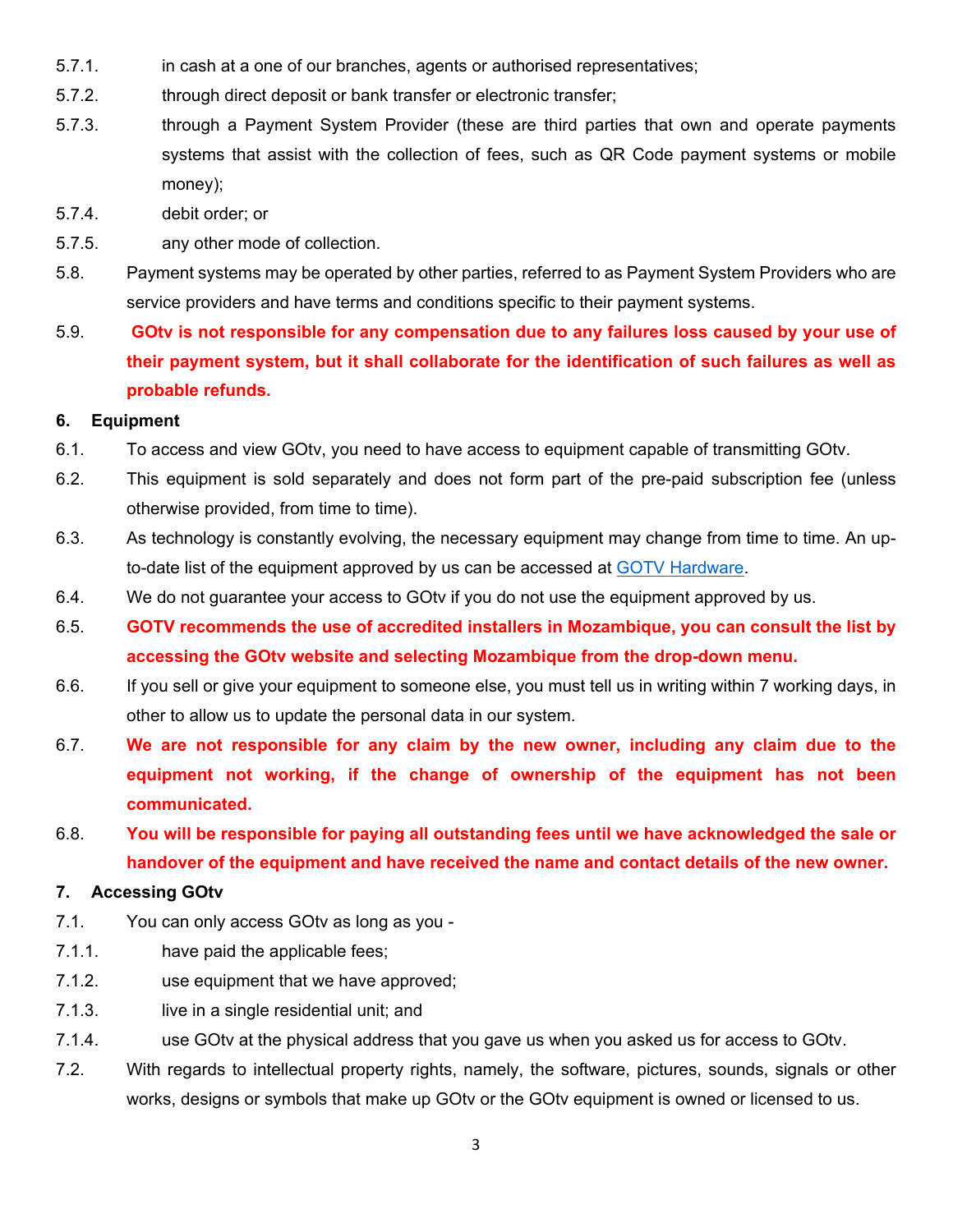- 7.3. You must not access GOtv nor allow that anyone produces or use the GOtv equipment in a way that violates any of our or licensor's intellectual property rights, and the provisions of the legislation on the protection of intellectual property rights are applicable.
- 7.4. To give you access to GOtv, we must have a security system that protects GOtv against use without our permission. We will automatically upload, maintain, change or update the security system.
- 7.5. **You understand that the security system may disconnect or stop any features on the equipment you use to access GOtv that allows you to use GOtv without our permission.**
- 7.6. If we do not upload all or some of the security system, this does not mean that we give up any of our rights resulting from the use of GOtv without our permission.
- 7.7. You must use GOtv in line with these terms and conditions. You must not do or try to do any of the following:
- 7.7.1. access any part of GOtv that we have not given you permission to access;
- 7.7.2. use GOtv, or any part of it, for any commercial purpose;
- 7.7.3. receive and/or use GOtv in a hotel, motel, pub, club, hostel, embassy, office, business or any similar place that is not a single residential unit for private/domestic use at the physical address you gave to us;
- 7.7.4. charge any person a fee to access any part of GOtv;
- 7.7.5. copy any of the content on GOtv, except if you record content using a decoder that we have approved;
- 7.7.6. Hire-out, sell, redistribute, relay, retransmit or rebroadcast any of the content on GOtv, including any copy of GOtv that you may have made using a the equipment that we have approved;
- 7.7.7. Hack, reverse engineer or compromise the security system or other software used in the equipment that we have approved to control access to GOtv;
- 7.7.8. Allow, make it easy for or overlook any other person doing any of the activities that you are not allowed to do; or
- 7.7.9. Any other action communicated by us from time to time.

7.8. **Access to GOtv may be influenced by force majeure and acts of God, so the company will not be liable for any damages and/or suffered by you as a result of such factors.**

#### **8. Communication**

- 8.1. We will use your personal information to send you important information about your subscription to GOtv or any information which the law requires us to send you.
- 8.2. You may give another person permission to communicate with us on your behalf, as soon as you let us know if you have done so.
- 8.3. If another person contacts us on your behalf, we will only do what that person asks us to do if that person can correctly answer the security questions that we use to confirm that a person has your permission to communicate with us and you agree **to be bound.**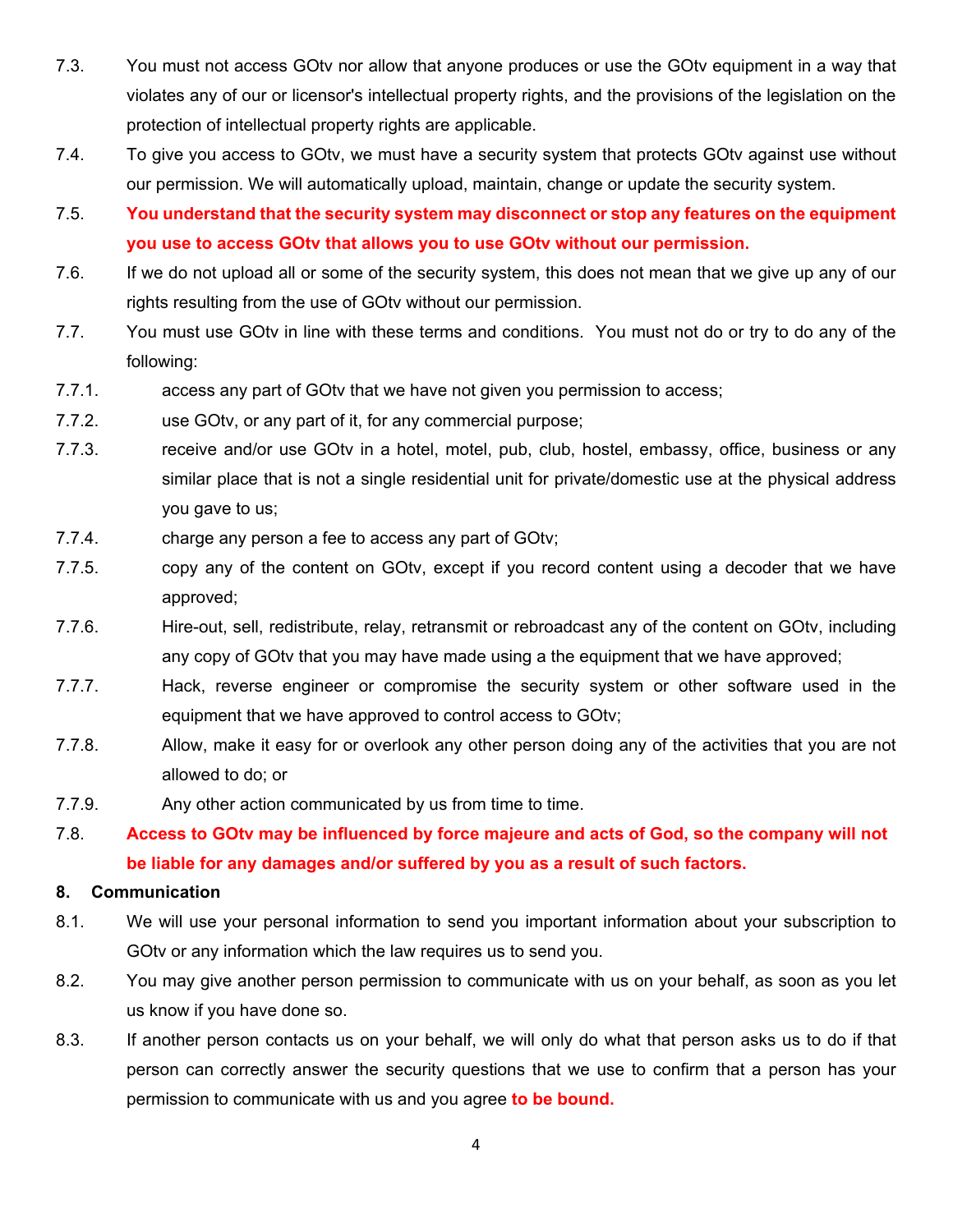- 8.4. We will base the security questions on the personal information that you give to us when you ask for access to GOtv. Please do not share your personal information with anyone. If you do so, you agree to compensate us for any cost that we may incur because you shared your personal information with another person.
- 8.5. You can contact us at any of the other details listed on the GOtv site for Mozambique.

# **9. Confidentiality and your personal information**

- 9.1. The information shared between the parties is confidential and must be treated and used for the sole purpose of allowing each party to fulfil its obligations under these terms and conditions.
- 9.2. **You accept that to give you access to GOtv, we will have to collect, use, store and, where necessary, share your personal information. We will only do so in line with our data policy which explains how we will deal with your personal information.**
- 9.3. You can get a copy of the data policy at [Privacy and Cookie Notice.](https://www.multichoice.com/privacy-cookie-notice/) Please contact us at [enquiries@gotv.co.za](mailto:enquiries@gotv.co.za) if you would like a copy of the data policy, would like more information or have any questions about how we deal with your personal information.

## **10. Ending your subscription to GOtv**

- 10.1. Your GOtv subscription is a prepaid for:
- 10.1.1. the subscribed period; or
- 10.1.2. the specific period for which you have paid.
- 10.2. You may cancel your subscription to GOtv through any of the ways that you requested access to GOtv, which we listed at 3.1 above. If you do so, other terms in these terms and conditions that deal with cancellation of your subscription will apply.
- 10.3. If you choose to cancel your GOtv subscription within the prescribed period, you may not receive a refund, except for reasons attributable to GOtv.
- 10.4. Your GOtv subscription may terminate if you do not pay the related fees as set forth herein.
- 10.5. If you violate any of these terms and conditions, we may cancel these terms and conditions and disable your access to GOtv and/or request that you immediately carryout any of your responsibilities under these terms and conditions. If we do this, we do not give up any other rights that we may have by law, including the right to ask for and get compensation from you.

### **11. Liability**

**-**

- 11.1. If an arbitrator or court finds that you or we have violated these terms and conditions and any person suffers losses because of such violation, the party that violated the terms and conditions must compensate the other party for those losses.
- 11.2. **You agree that we will have no obligation to compensate you or any person for any loss due to**
- **11.2.1. your or another person's viewing any pictures or hearing any sounds on GOtv that you or that person consider unsuitable or offensive; or**